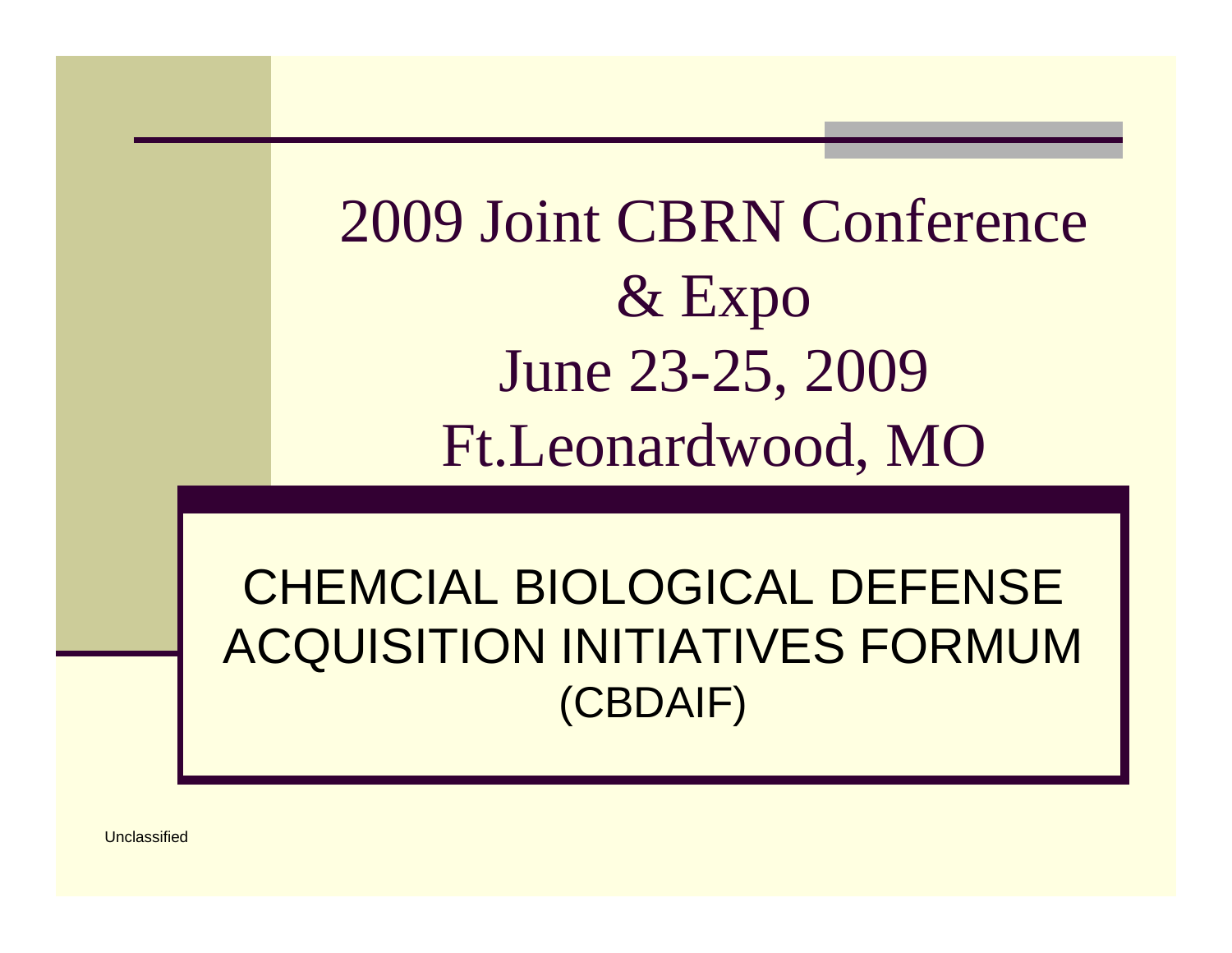### CBDAIF Charter

#### **Objectives**

**Review, discuss, and recommend initiatives** in the area of acquisition excellence.

**Examine industry and government practices** that impact the acquisition of goods and services that support the DOD efforts related to chemical and biological defense.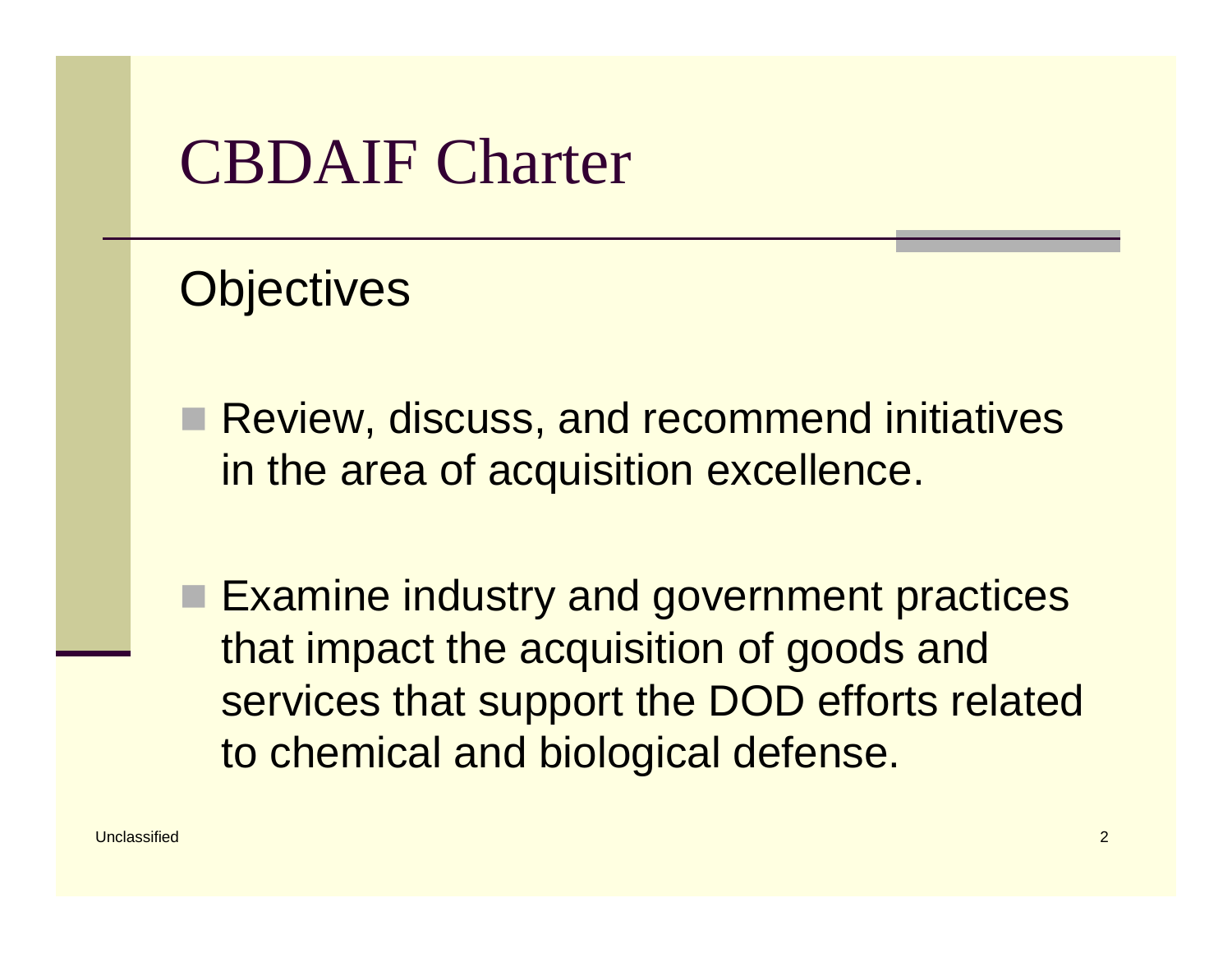#### Mission

*Develop and encourage the use of innovative procurement and acquisition procedures for supporting and acquiring chemical and biological defense program (CBDP) related goods and services in order to better meet the needs of all stakeholders in the process.*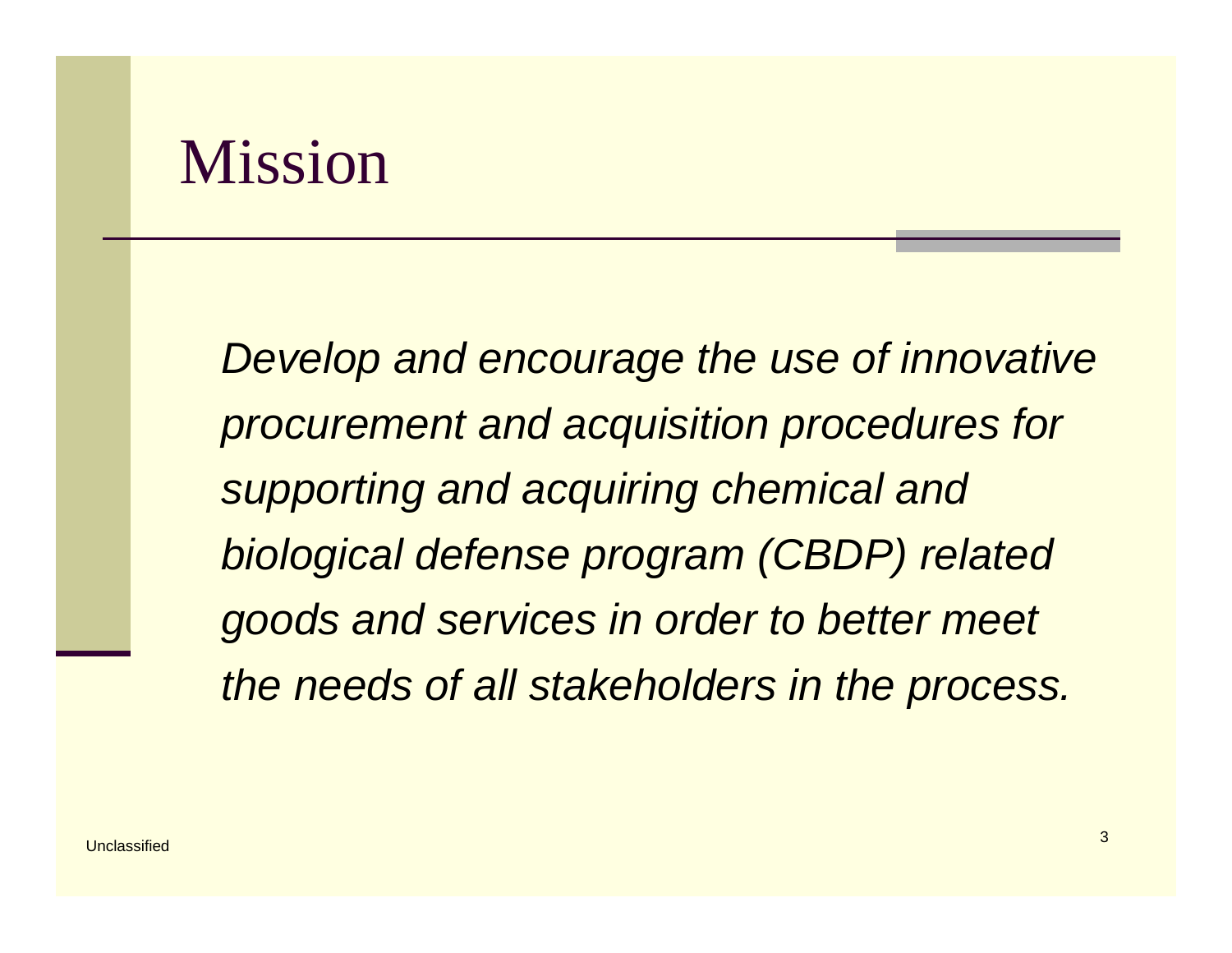## CBDAIF Operation

■ Formed from NDIA Corporate Membership consisting of team members representing the various segments of the industrial base

Permanent members

- JPEO Chemical Biological Defense
- Special Assistant to JPEO for External Affairs
- Director, DTRA JSTO
- Vice President of Operations, NDIA
- Director, RDECOM Acquisition Center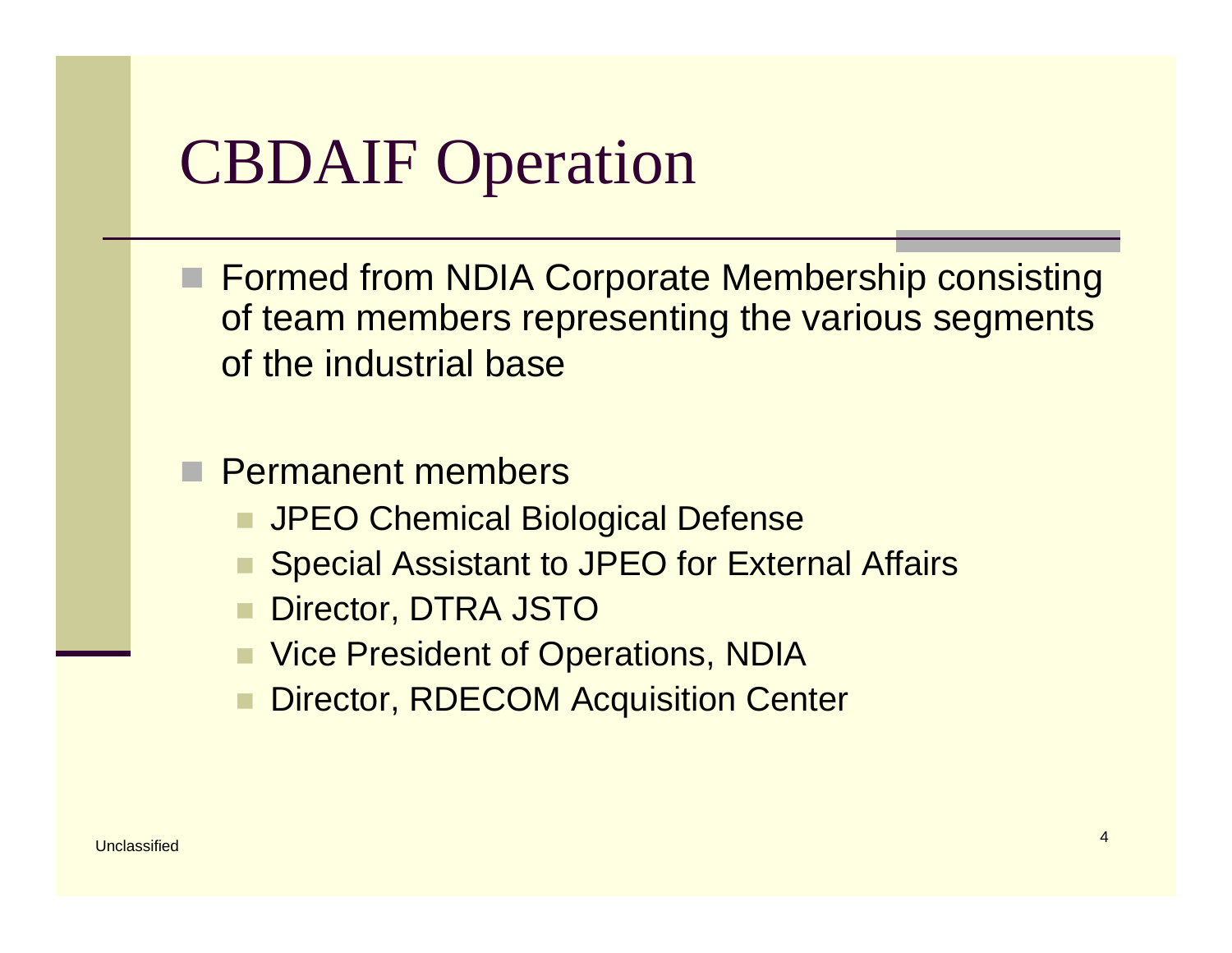## Industry Sectors Represented

- Remedial Construction & Non-Stockpile
- **Detection**
- Operations & Maintenance
- Protective Equipment
- Filter Technology
- **Decontamination**
- Small Business
- Systems Integration
- Medical/Pharmaceutical
- Surety Laboratories
- Professional Services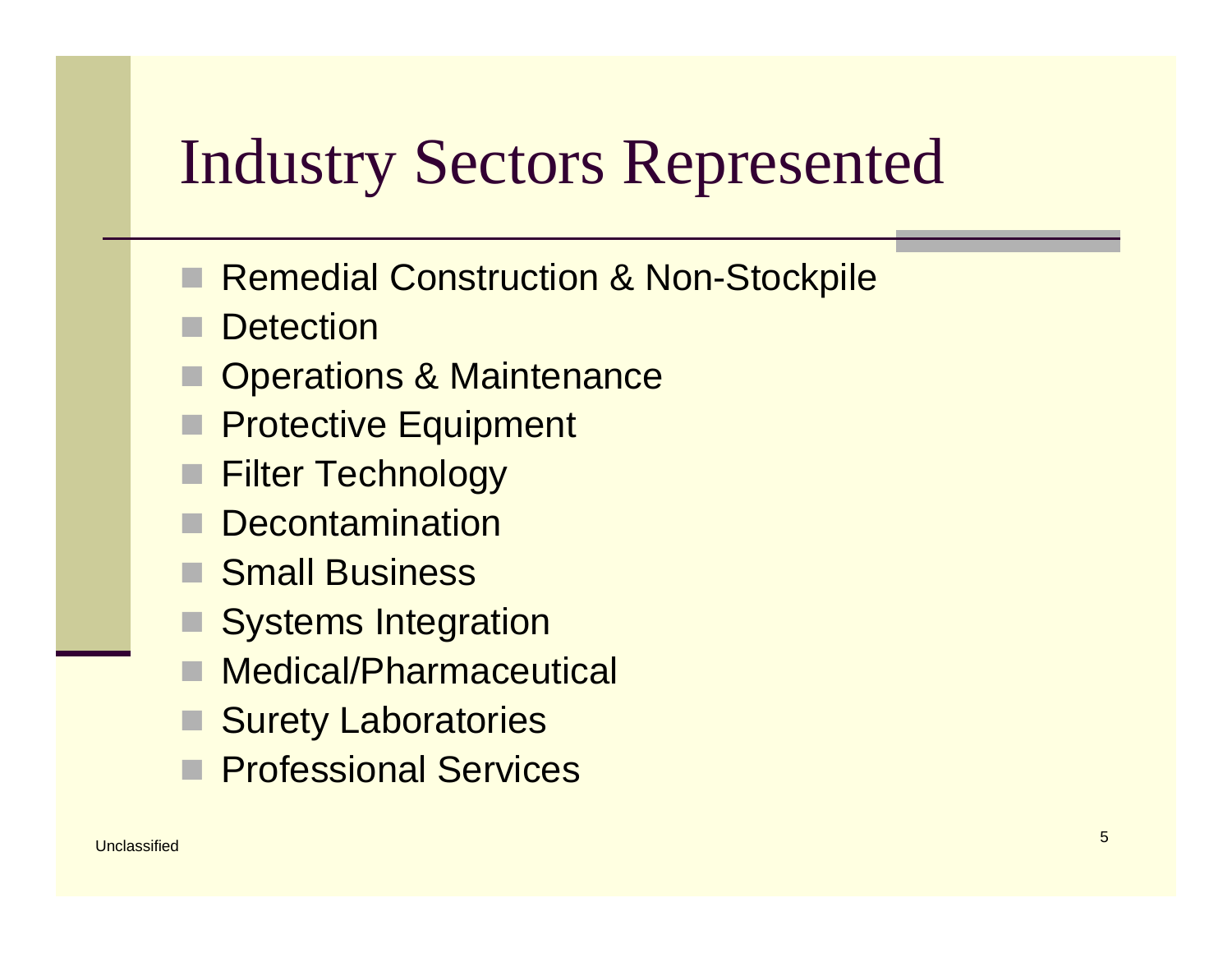#### Terms and Procedures

- **The CBDAIF meets 3-4 times per year.**
- Representatives and industry Co-Chair serve for 2 years with approximately half the representatives being rotated each year.
- Sector representatives are company senior executives, but must provide unbiased representation of their sector and not their company.
- F Topics of interest are solicited from members, and interested government agencies.
- Subcommittees are formed as necessary to **Evaluate specific topics.**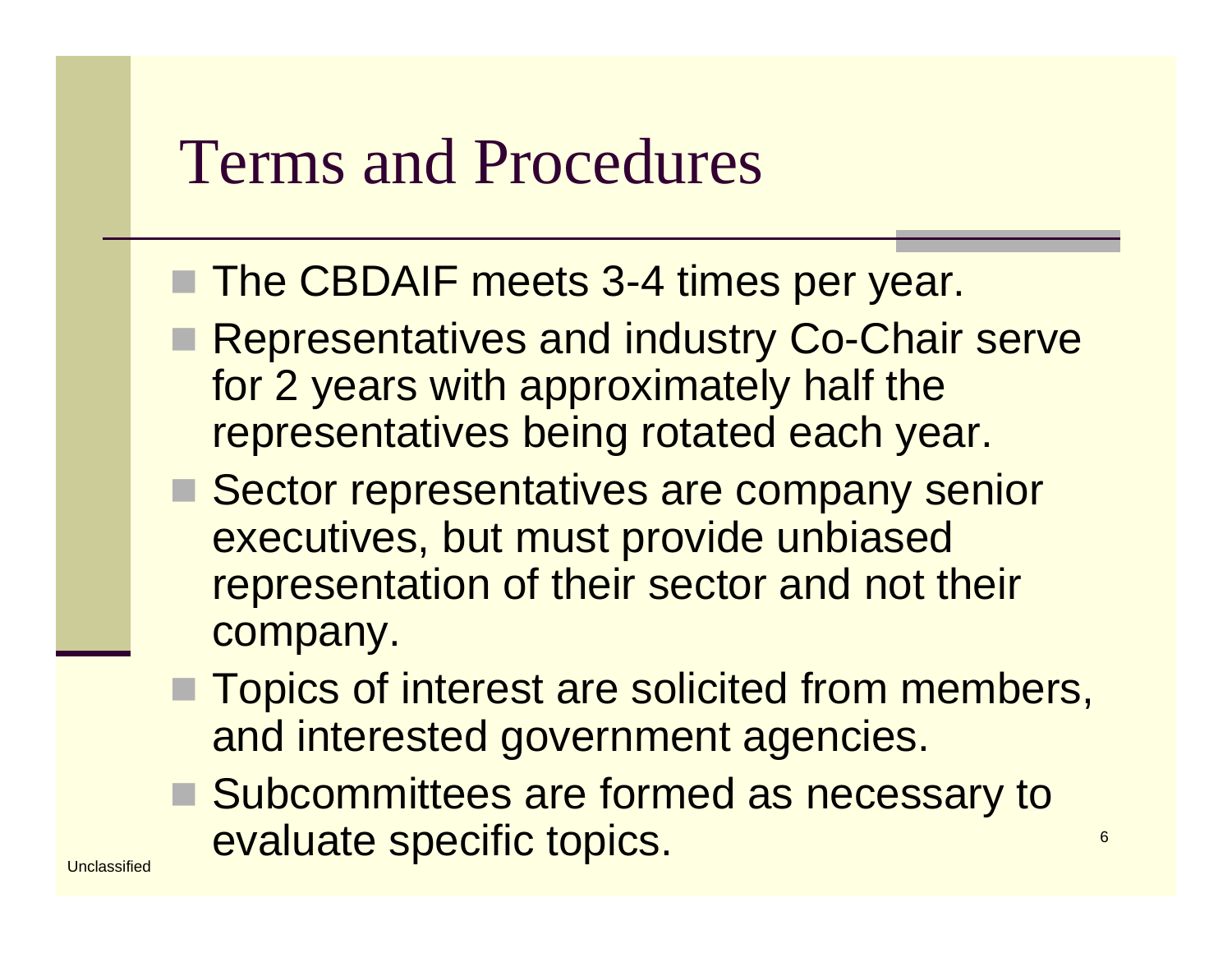## Recent CBDAIF Discussions

- F Backlog in Security Clearance Investigations
- þ. Impact of Proposed Biosurety Regulations
- Ideas for Speeding Up the Contracting Process
- Small and Disadvantaged Business Participation
- Export Approval Processes (Subcommittee)
- F Sales to State and Local Governments
- F Science and Technology and Research and Development Initiatives
- **Reparement Funding Trends**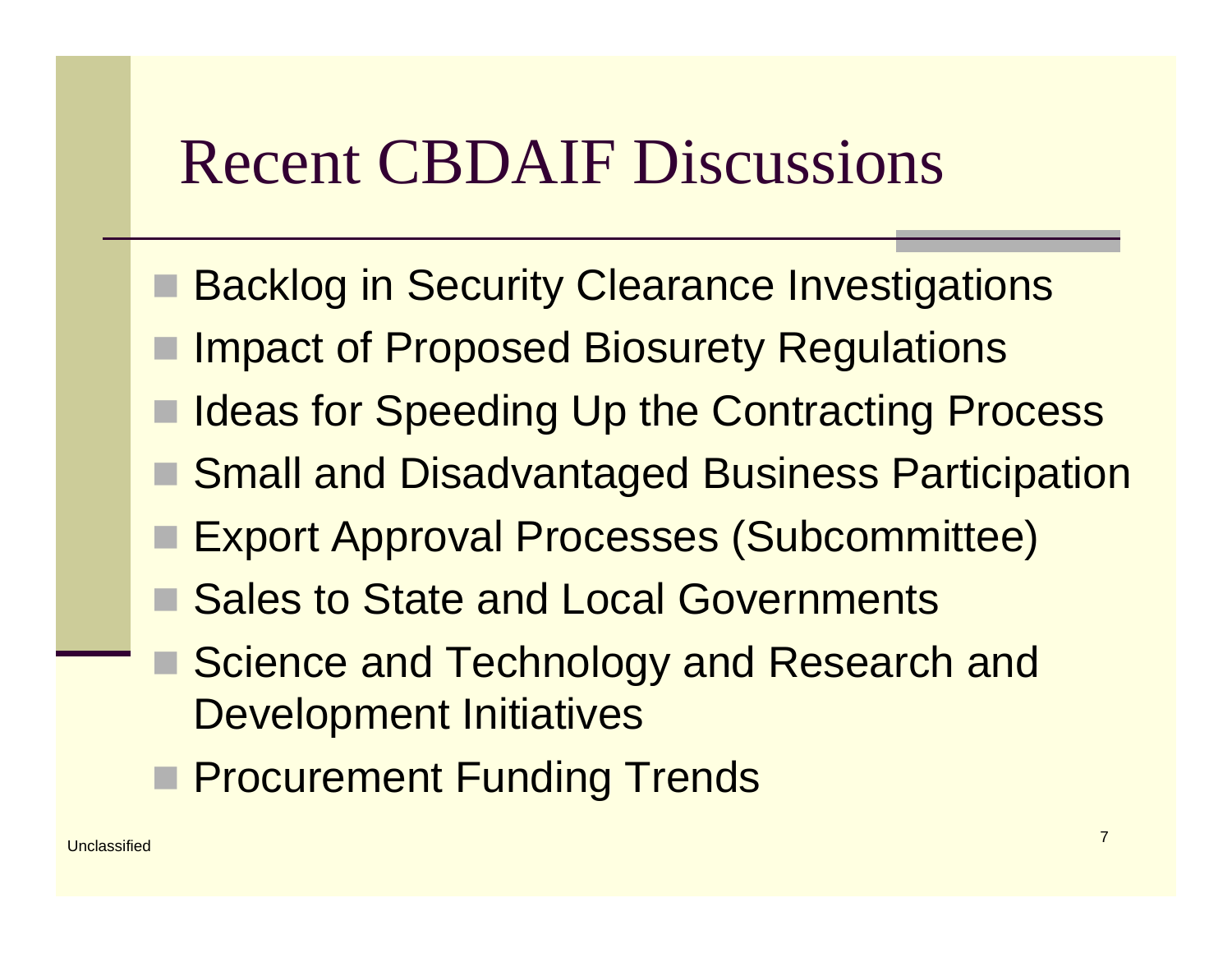### Current Industry Membership

|              | <b>Industry Sector</b>                         | <b>Representative</b>                  |
|--------------|------------------------------------------------|----------------------------------------|
|              | <b>Remedial Construction and Non-Stockpile</b> | <b>Larry Sparks, Washington Group</b>  |
|              | <b>Detection</b>                               | John Wade, Battelle                    |
|              | <b>Operation and Maintenance</b>               | Joe Pecoraro, Parsons                  |
|              | <b>Protective Equipment</b>                    | <b>Marilyn Ripin, Smiths Detection</b> |
|              | <b>Filter Technology</b>                       | David Yokota, Honeywell                |
|              | <b>Decontamination</b>                         | <b>Tim Henry, Bracco Diagnostics</b>   |
|              | <b>Small Business</b>                          | <b>Rey Almodovar, IRTC</b>             |
|              | <b>System Integration</b>                      | <b>Claudia Randolph, ITT Corp</b>      |
|              | <b>Medical/Pharmaceutical</b>                  | Mark Logomasini, SAFC Pharma           |
|              | <b>Surety Laboratories</b>                     | David Mangino, CUBRC                   |
|              | <b>Professional Services</b>                   | Nicole Funk, Booz Allen Hamilton       |
| Unclassified | <b>Co-Chairman</b>                             | Vince Nardy, Hunter Defense Tech.      |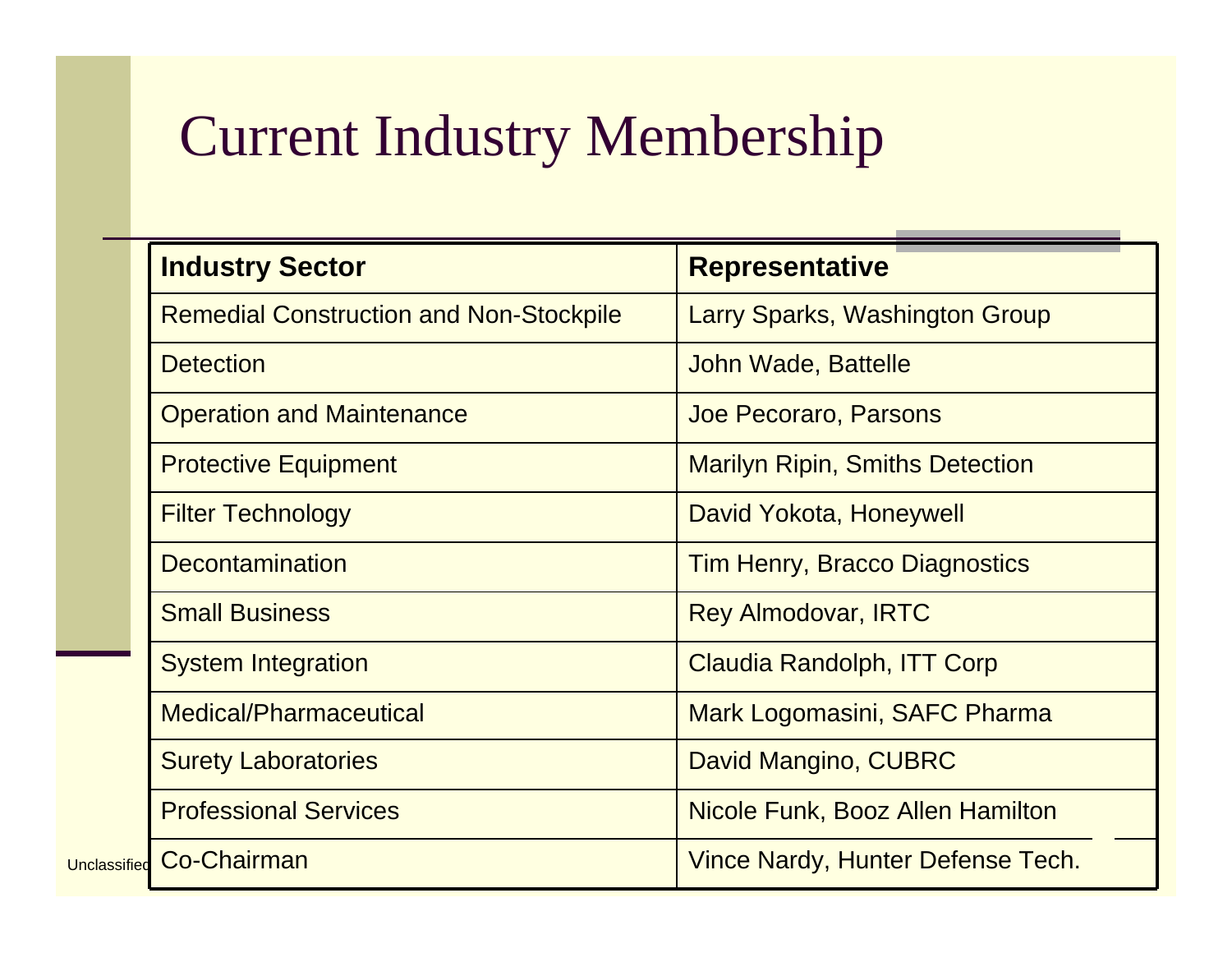## Current Government Membership

| <b>Government Representative</b> | <b>Affiliation</b>                                 |
|----------------------------------|----------------------------------------------------|
| <b>BG Jess Scarbrough</b>        | <b>JPEO CBD</b>                                    |
| <b>COL Benjamin Hagar</b>        | <b>Deputy Director, DTRA</b>                       |
| <b>Dr. Darrell Galloway</b>      | DTRA, Joint S&T Office, Director CB<br><b>Tech</b> |
| Mr. Steven Bryant                | <b>RDECOM Acquisition Center</b>                   |
| Mr. Dennis Longo                 | <b>Procurement, RDECOM</b>                         |
| Mr. Larry Wakefield              | <b>JPEO-CBD, External Affairs</b>                  |
| Mr. Douglas Bryce                | DPEO for CBD, JPEO CBD                             |
|                                  |                                                    |
| <b>NDIA Representative</b>       |                                                    |
| <b>BG Dean Ertwine (Ret)</b>     | <b>VP Army Sector, Battelle Eastern S&amp;T</b>    |
| <b>MG Barry Bates (Ret)</b>      | <b>VP Operations</b>                               |
| Mr. Michael Dauth                | <b>Director, Operations</b><br>9                   |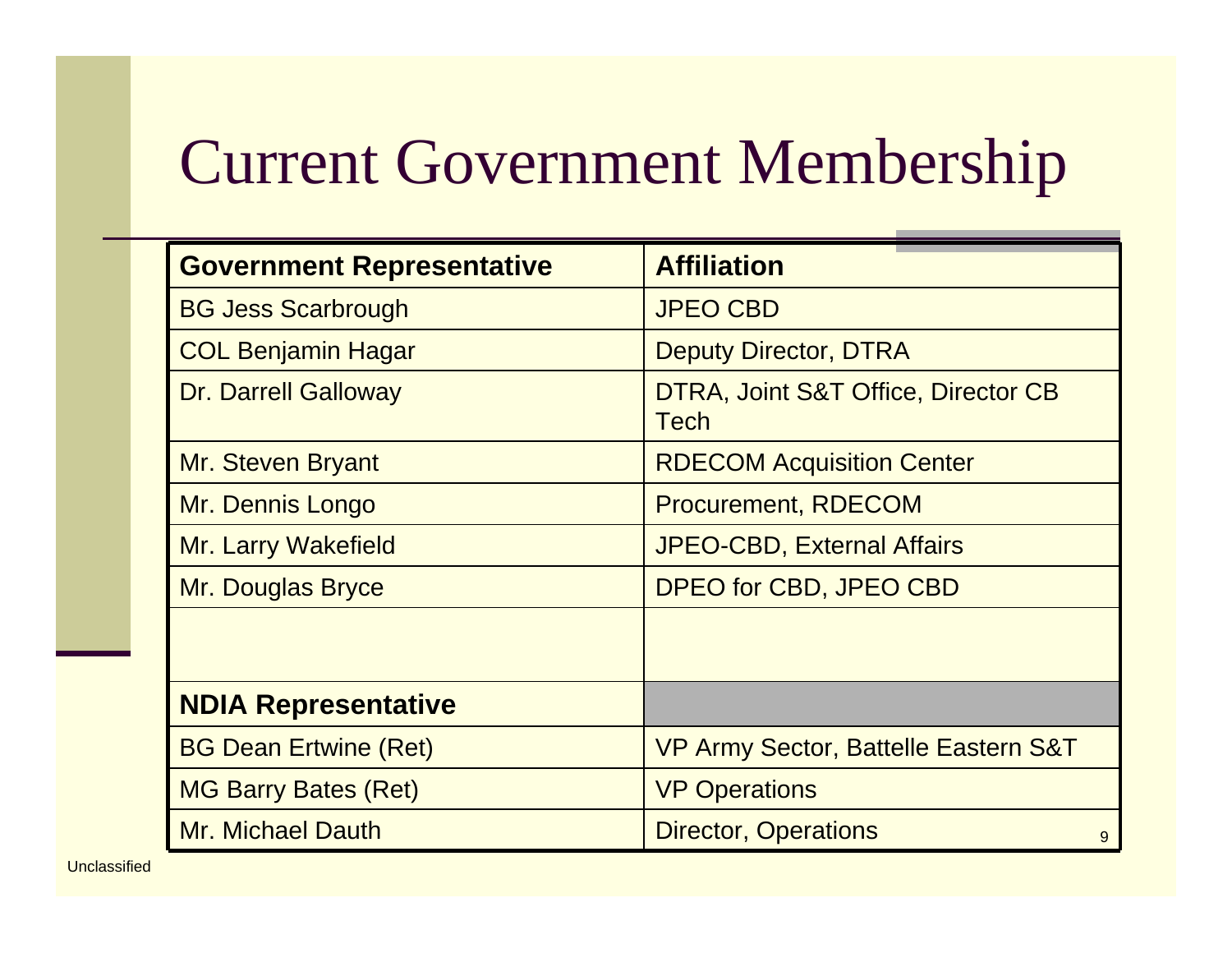#### Sector Representation

- Sector Representatives use a list of Sector Companies maintained by NDIA from which to solicit subject matter for the forum and to share feedback.
- Sector Companies are typically surveyed Quarterly for interests, issues and opinions.

Interested in becoming a Sector Company ?

Contact your Sector Representative or Mike Dauth at NDIA